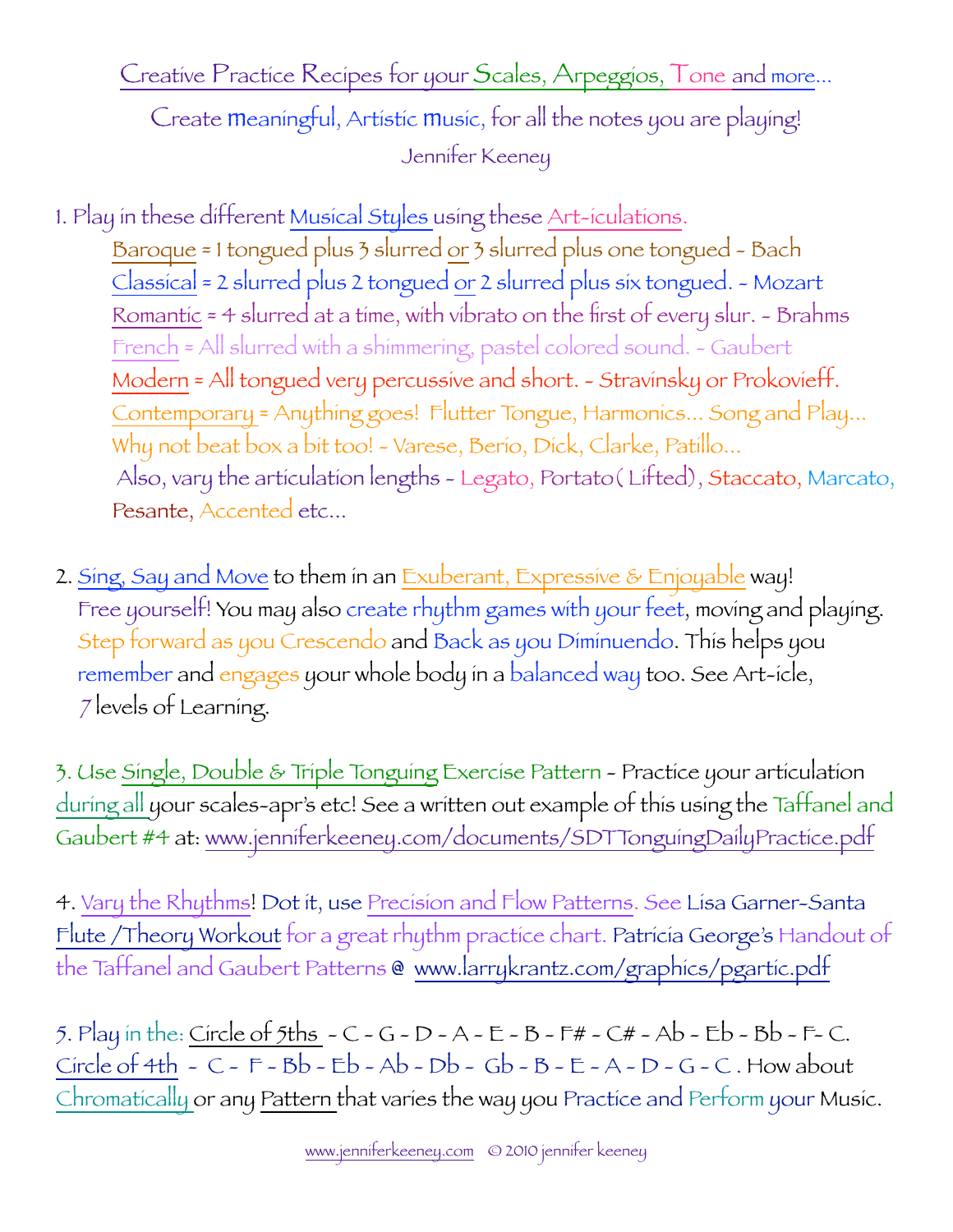Create meaningful, Artistic music, for all the notes you are playing! Jennifer Keeney

6. Use your Tuner sounding the tonic or 5th on each scale, arpeggio, thirds... Use the Tuning CD, [www.thetuningcd.com](http://www.thetuningcd.com). Play them with a friend, who uses their tuner and you can practice long tones at the same time. Use Interval Intimacy Card - to develop interval knowledge and intonation. Also see Tipton Intonation exercise written out by Aralee Dorough @ www.araleedorough.com.

7. Breathing Techniques - Finger Breath, Breath Builder (Flow Master), Breathing Bag. See CPR Cards. Set goals for breathing - full & deep, quick & easy, quiet & light, expressive & free. Use breathing tools and techniques during your practice.

8. Metronome Motivation to increase on speed, improve consistency and accuracy of rhythm. It is a good friend that tells the Truth! Use your Metronome to Motivate you! Create a plan for building your speed. Always breath in tempo with your Metronome. Use Metronome on off beats to check your rhythm and groove. Play with other sound and rhythm tracks, like Smart Music. Create some of your own. Here are links to 2 free tracks on Jennifer Cluff's website [www.jennifercluff.com](http://www.jennifercluff.com). [Free major-minor scales with](http://www.jennifercluff.com/blog/2007/09/free-major-minor-scales-with-harp.html)  [harp harmony](http://www.jennifercluff.com/blog/2007/09/free-major-minor-scales-with-harp.html). [Scalegame playalong mp3 to download](http://www.jennifercluff.com/blog/2007/07/scalegame-playalong-mp3-to-download.html). CPR Card Metronome.

- 9.Trill your Scales Vary the style of trill that you play, Baroque, Classical, Romantic, Contemporary. Try focusing on the finger to the left of the one you are trilling. Balancing and focusing on that finger lets the trilling finger be free to move. See Paula Robison's, Flute Warm Ups Book for written out trilled scale patterns.
- 10. Vary your Dynamics and Phrasing  $\mathsf{FF}, \mathsf{F}, \mathsf{mf}, \mathsf{mp}, \mathsf{pp} \leq, >, <>, <, < \dots$ Risk it now! Really explore your FULL Dynamic Range... Add Practice Movements to this as well to experience more as you get curious about your full energy potential. A'la Jean Ferrandis - Imagine you are immersed in a swimming pool of Forte of Piano. Simply floating in or becoming completely that Dynamic which you are playing.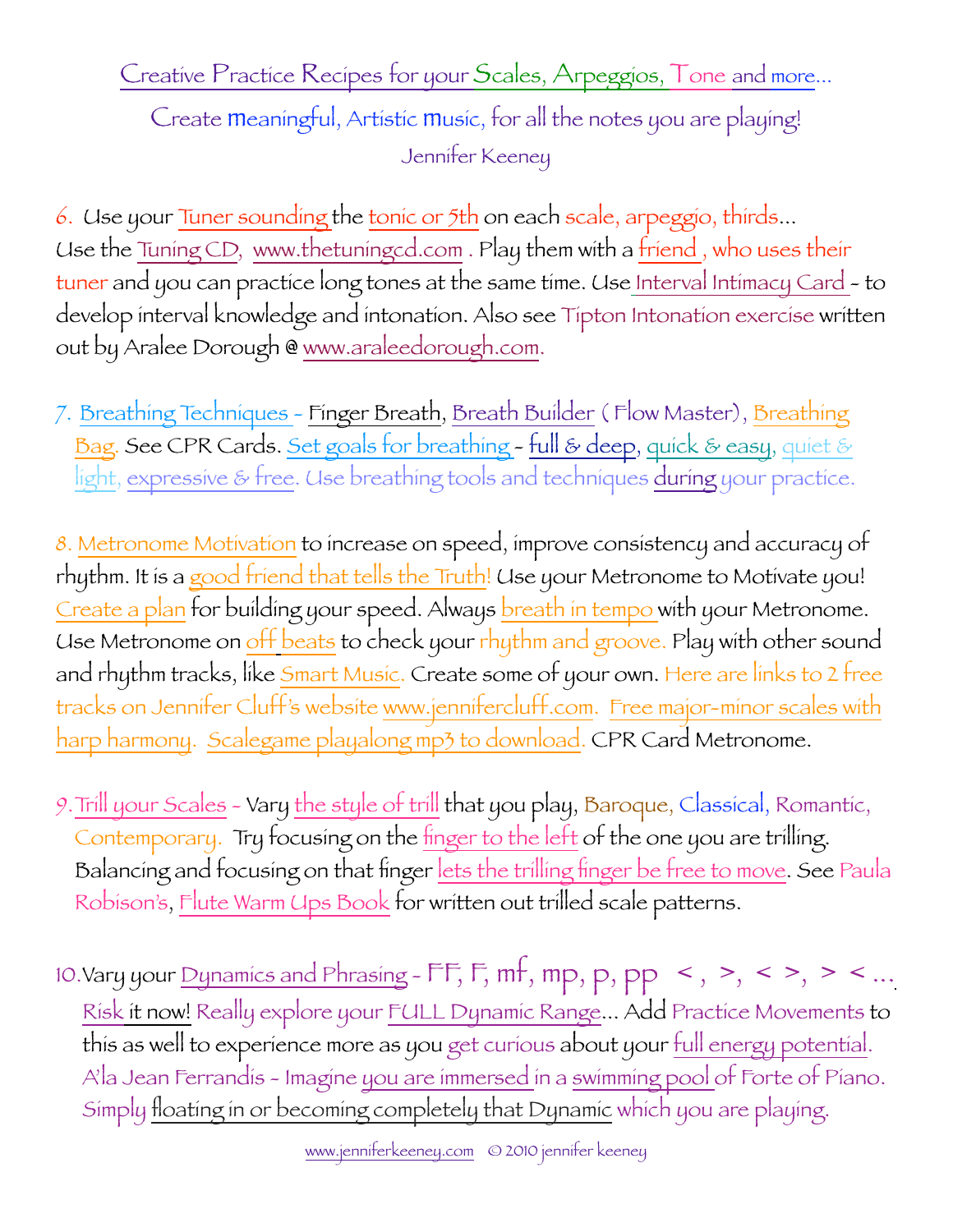Create meaningful, Artistic music, for all the notes you are playing! Jennifer Keeney

11.Sing and play - Sing a sustained pedal, Tonic, 5th, octave or Unison. Sing in unison or at the octave. See CPR - Sing & Play. Feel the difference in your body as you do this! Listen for the two sounds and then repeat what you played w/o singing. What do you notice and hear now? This feels so good to do! Here is your moment to be a Diva.

12. <u>One Inch</u> at a time, with a <u>rest</u> in between to help you know what you need to <u>focus</u>, improve on and to breath. As you become more comfortable increase the speed. This is a great way to learn your scales and challenging parts of music. One inch at a time. Enjoy being the turtle!!!!

13. Colors - Practice shaping the different Vowels in your mouth and body, to change the color of your sound. Try a new one for each scale etc. How does this change the shape in your mouth and body? How does it effect the sound?  $A, E, I, O, U$ . What do you hear? See CPR Card, Playing with Colors. Actually Color your notes.

14. Kaleidoscope of Color - Imagine a different Color for every Key or every Note. Vary color hue for #'s and b's, D# may be more marroon or a Db more pink... Use your Imagination! The Idea is to give a more personal meaning to the symbols of the music.

C's - Clear clear clear clear clear D's - Red red red red red red E's - Orange orange orange orange orange F's - Yellow yellow yellow yellow yellow G's - Green green green green green A's - Blue blue blue blue blue B's - Purple purple purple purple purple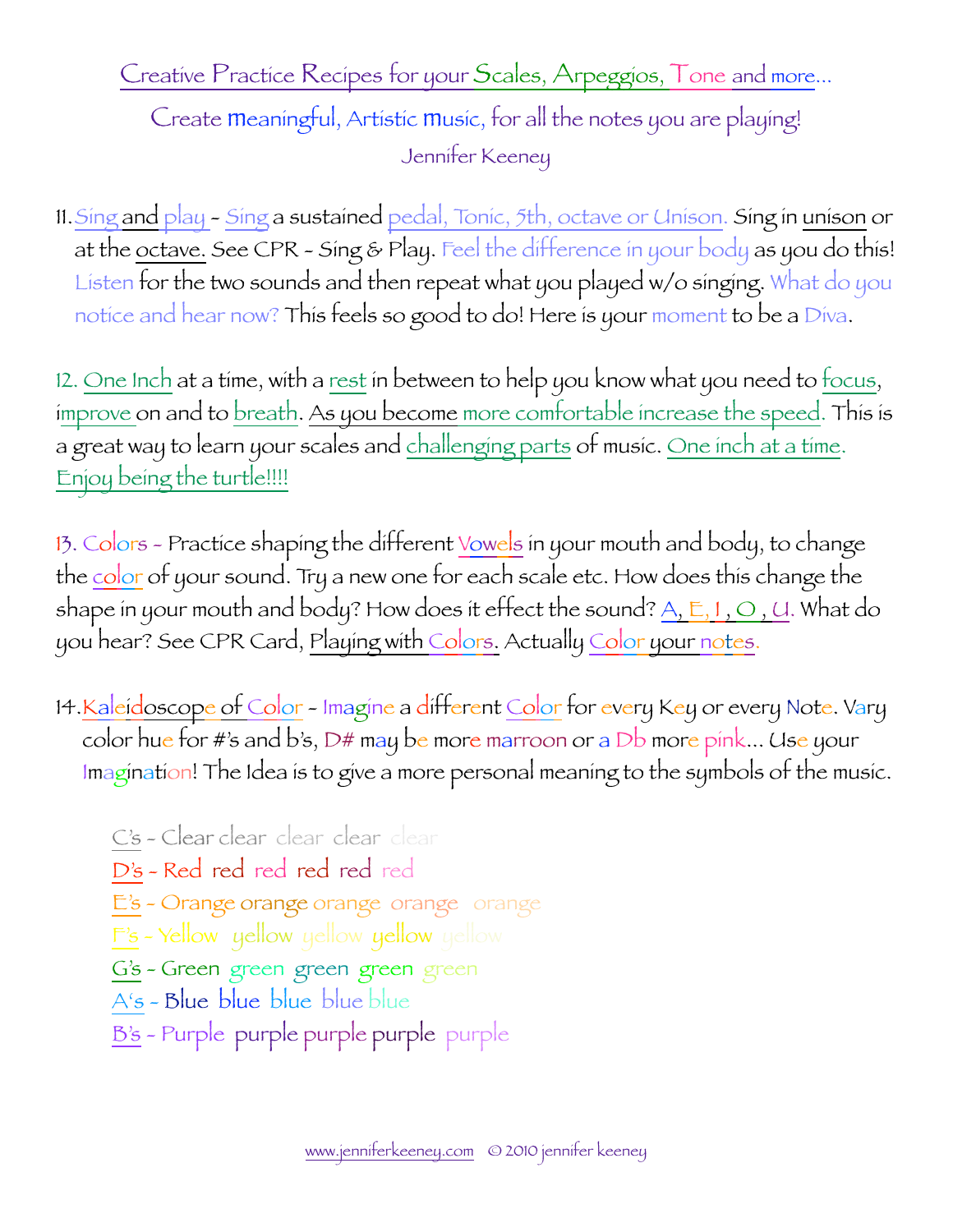Create meaningful, Artistic music, for all the notes you are playing! Jennifer Keeney

15. <u>Ball & Trampoline</u> - Sit on an Exercise Ball and feel the easy balance of your body, breathing and spine. Stand on the Trampoline as you play. What do you notice? Listen and feel the natural balance you are in and how this use of your support system is enhanced. And, it makes you happy! Play with it to bring to life! See Body Mapping.

16.Ear Plugs - If you want to improve your playing you need to hear yourself in another way too! Use ear plugs as you play to change how you listen to yourself. What do you notice? Before you play with them? While you have them in your ears? Breathing sounds, tongue noise, tonal difference? And, After you take them out?

17. Looks, Sounds, Feels - Focus on one of these at a time. How it Looks, then how it Sounds and how it Feels. Next try 2 at a time and finally all three. Observe yourself! For Example, each Scale has it's unique Look, Sound and Feel. Each one is a friend that you get to know intimately for their special qualities. How is each one it's own visual symbol, world of sound and kinesthetic memory? CPR Card - Looks, Sounds, Feels.

18. Release your Eyes from the page. Free yourself from the music. Try this looking into your own eyes in the mirror. Also try this looking into the eyes of a friend as you play your scales. In any of these - Are your eyes expressing the music? I also think that releasing the eyes helps to "unlock" our body, balancing it, freeing our neck and breathing ... www.eyebody.com

20. 4 Ears - Physical, Mental, Emotional, Spiritual... Listen with a different ear each time you play a scale and hear what else you can learn. Physical Ears: Hear all Sound, all Vibrations...Notes, Tones, Intervals, Chords, Rhythms, Melodies, Harmonies, Silence... Mental Ears: Hear and ask... Emotional Ears: Listen and: have an emotional reaction, response to the music. Feel the music. React to the energy, the dynamics of the music. Spiritual Ears: Hear and inquire: is there an even deeper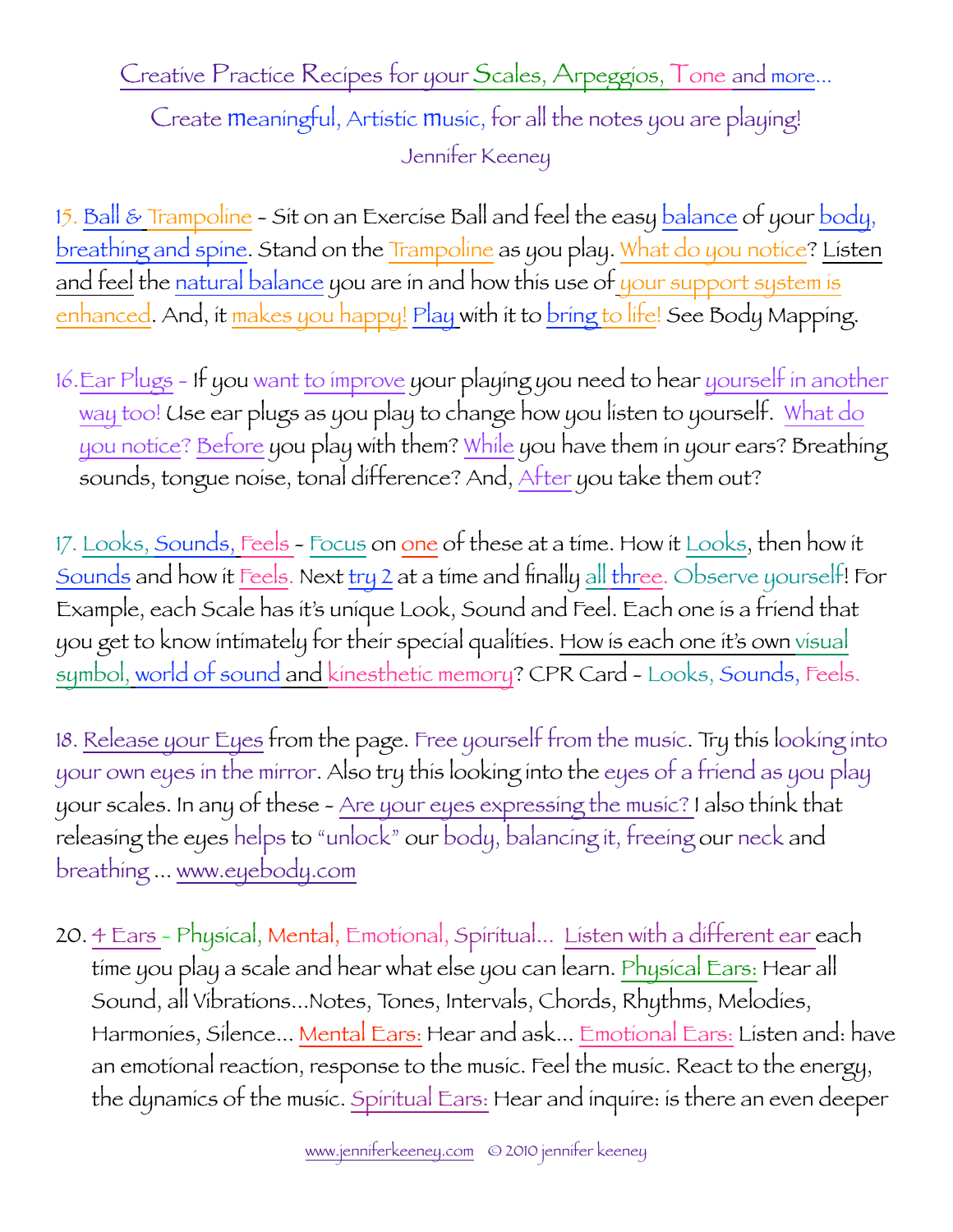Create meaningful, Artistic music, for all the notes you are playing! Jennifer Keeney

meaning and level of musical expression? See Art-icle, The Art of Listening, that describes the different ears @ www.jenniferkeeney.com.

21. 4 Styles of Vibrato - There are many patterns of Vibrato and amplitudes of Vibrato to explore. Experiment with playing your scales slowly and in the Romantic, Classical, French and Baroque Styles. How is the Vibrato different for each style? I have written out an Exercise - 4 Styles of Vibrato @ [www.jenniferkeeney.com.](http://www.jenniferkeeney.com) I like Jim Walker's Vibrato Articles and Exercises, [www.jimwalkerflute.com](http://www.jimwalkerflute.com) , and Patricia George's, Vibrato Article in the Flute Talk Magazine, 2009.

- 22. Add a Note Start with 3 notes and play <u>until comfortable</u> and then add a note. Keep adding until you complete the pattern. Get to know the notes and music in a more detailed way. Notice and make a change after each repetition. What are you learning and observing? Create Ease in your playing. use the Fermata Technique on a note to hold and explore it - before-during -after. CPR - Add a Note & Fermatas.
- 23. Starting Place Don't be boring! Play your scales and music from different starting points! Start on the Top of a scale and return to the Top. Start on any note in the scale and return to it. Cover the whole range of your instrument in the Key and Pattern you are playing. Start from the end of your music, go backwards...

24. Horizontal Flute Movement - Move your flute as a mirror to your breath, creating a long line of music and breath. The movement can vary. A large movement or one small and subtle. Move the flute horizontally. Forward, backward or your whole body may turn in a circle. The idea here is to keep the flow happening and to notice where your flute stops. Usually your flute stops where your breath stops. So observe yourself and see if moving your flute helps you to mime your breath and keep the Flow happening!